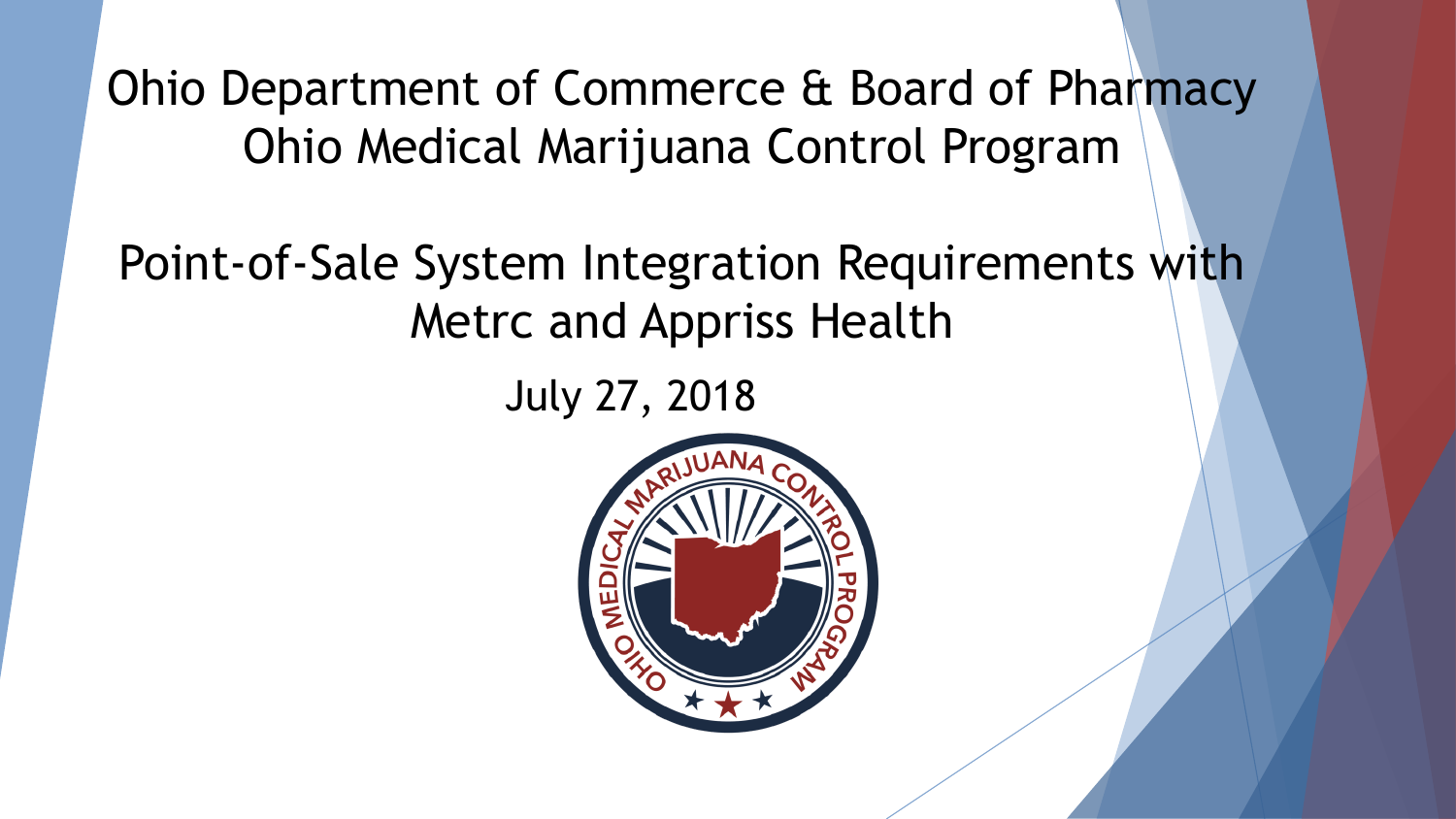## Agenda

- ▶ Welcome, thank you for attending
	- **Meeting purpose**



- **Presenter introductions Metrc and Appriss Health**
- ▶ Q&A
	- Submit questions to [api-info@metrc.com](mailto:api-info@metrc.com) or via webinar
	- Answers will be posted to [www.metrc.com/ohio](http://www.metrc.com/ohio), <https://medicalmarijuana.ohio.gov/dispensaries> 2002/2012

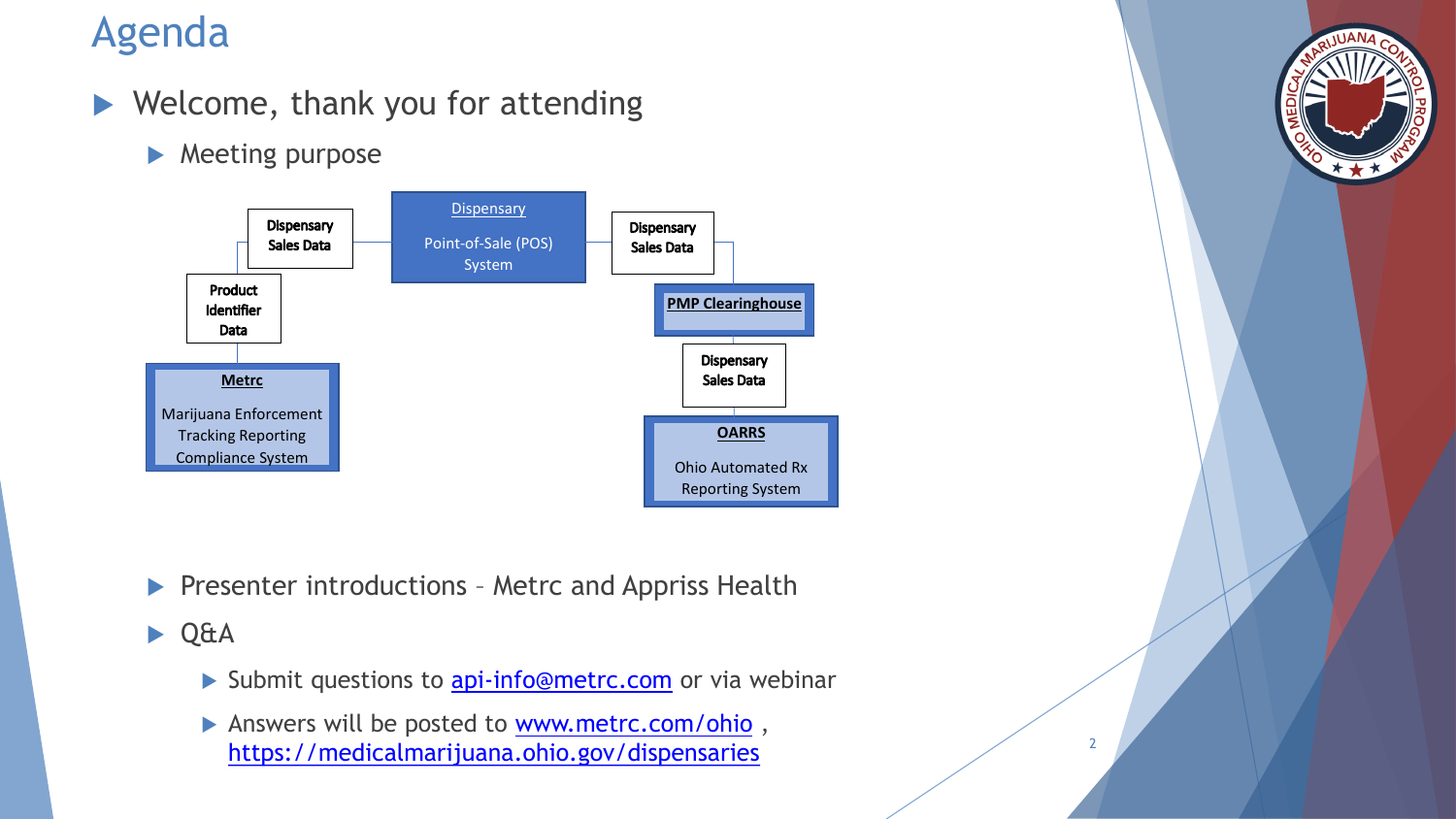



# **Ohio Metrc API** Overview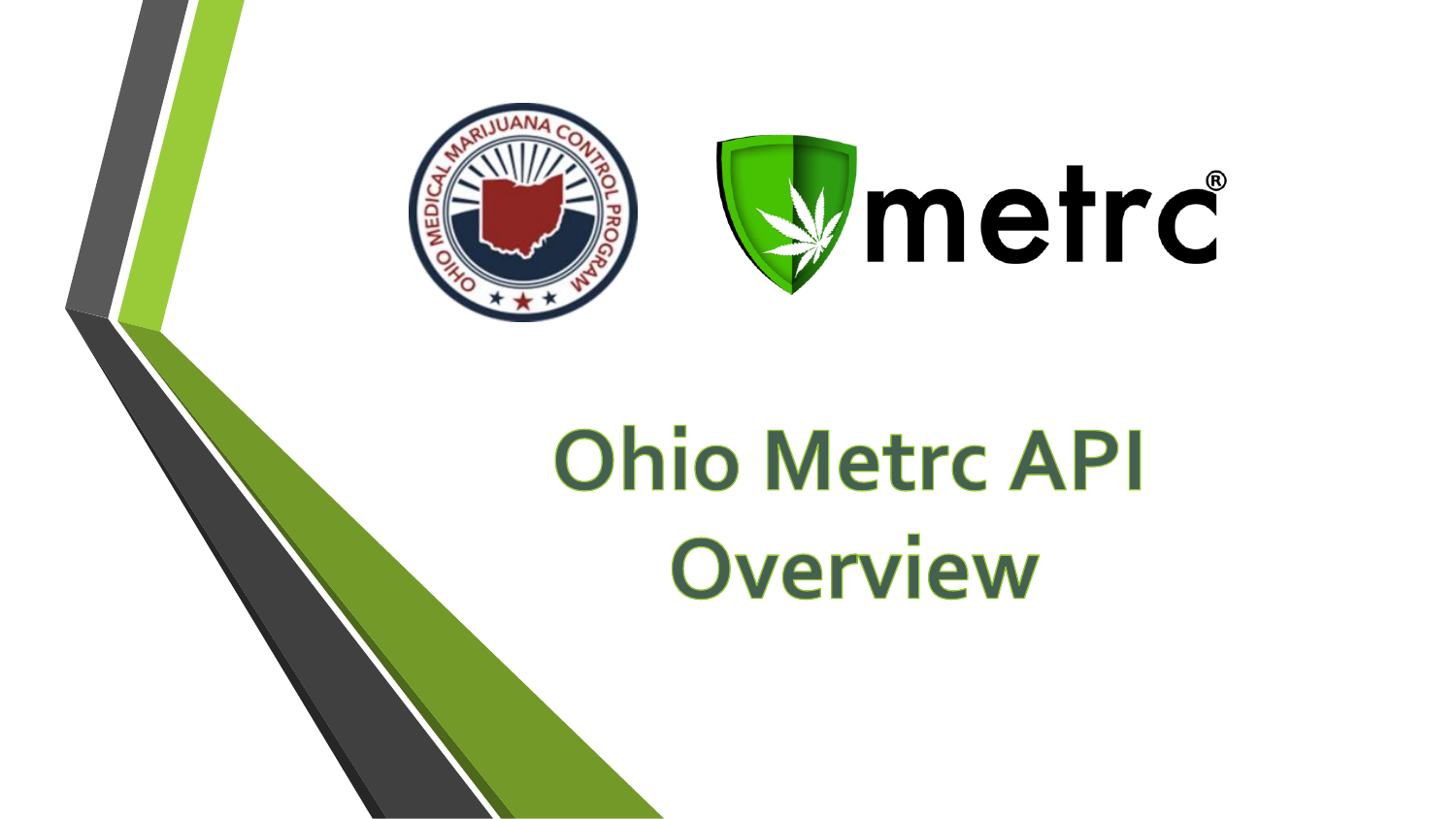## **Agenda**

- Introduction
- What is Metrc
- Integration Overview
- Authentication Process
	- Permissions
	- Server responses
- Next Steps

## www.metrc.com/ohio

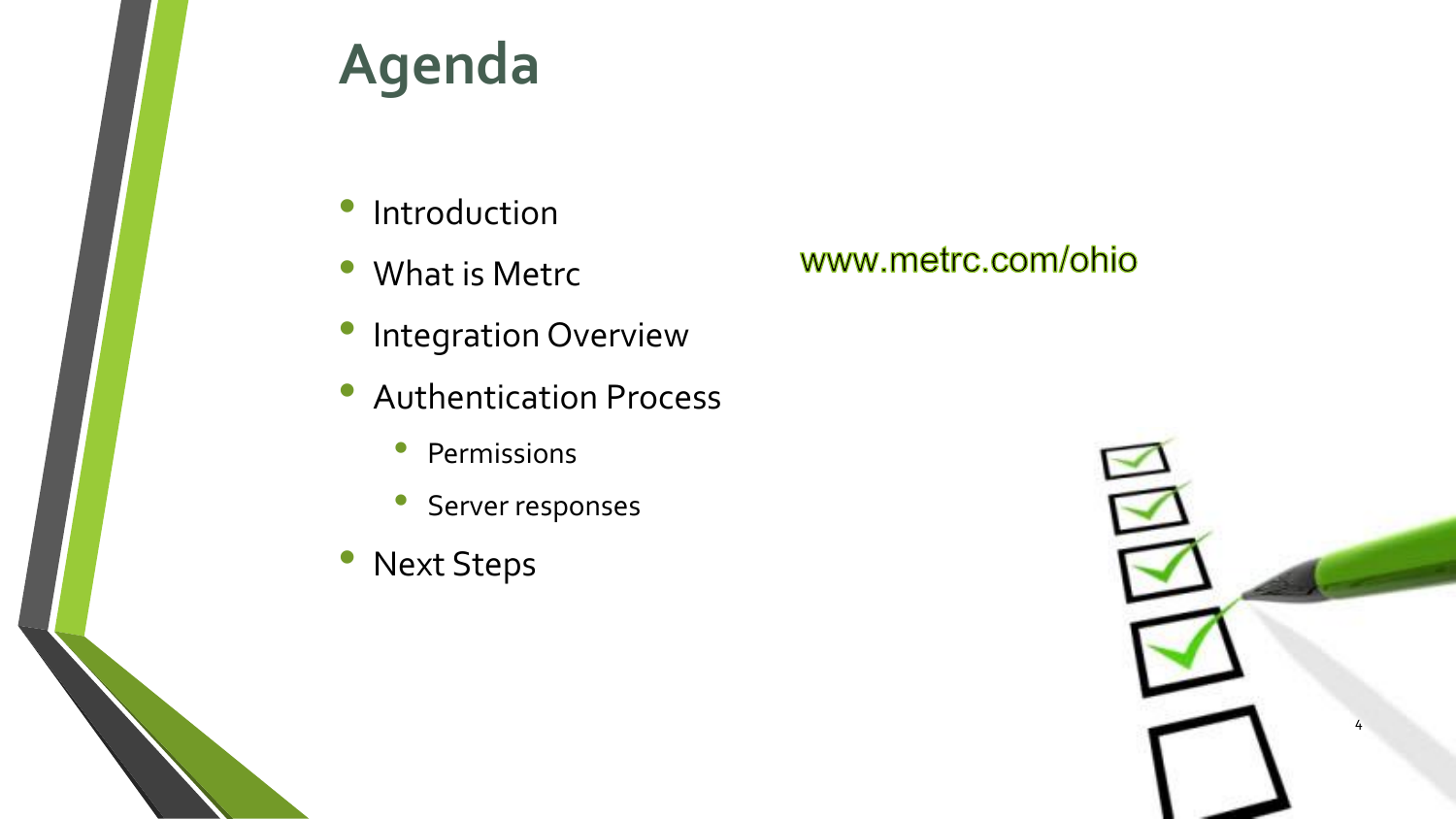## **What is Metrc?**

- Metrc<sup>™</sup> is a compliance management solution used by regulatory bodies for the oversight of the marijuana industry.
- Metrc is a cloud hosted on-line software reporting system used by licensed marijuana businesses to manage and report supply chain activities as required by state rules.



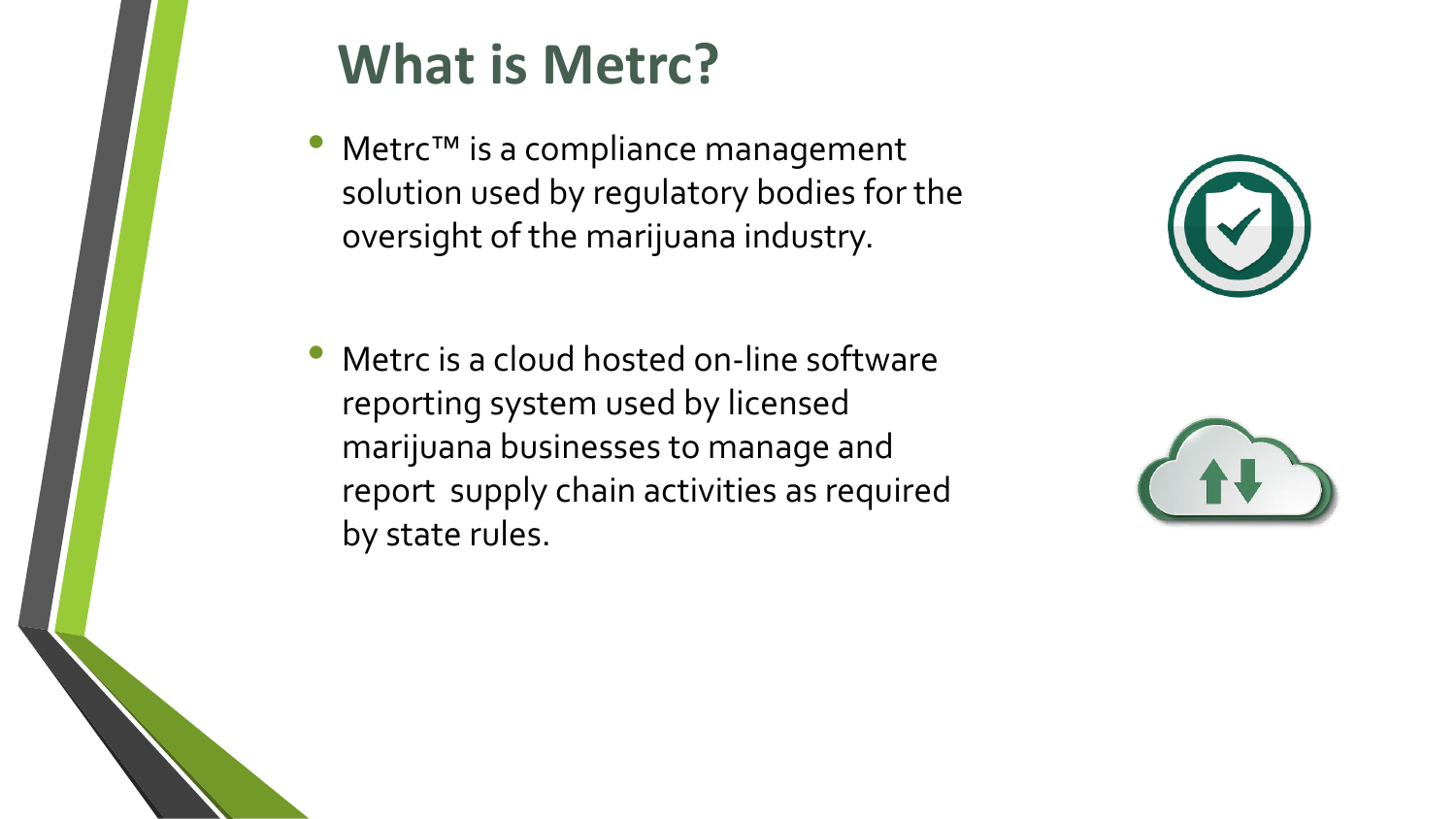## **What Makes up Metrc**

The system consists of:

- A web application
- Web services
- A mobile application for site inspection
- A mobile application for industry use

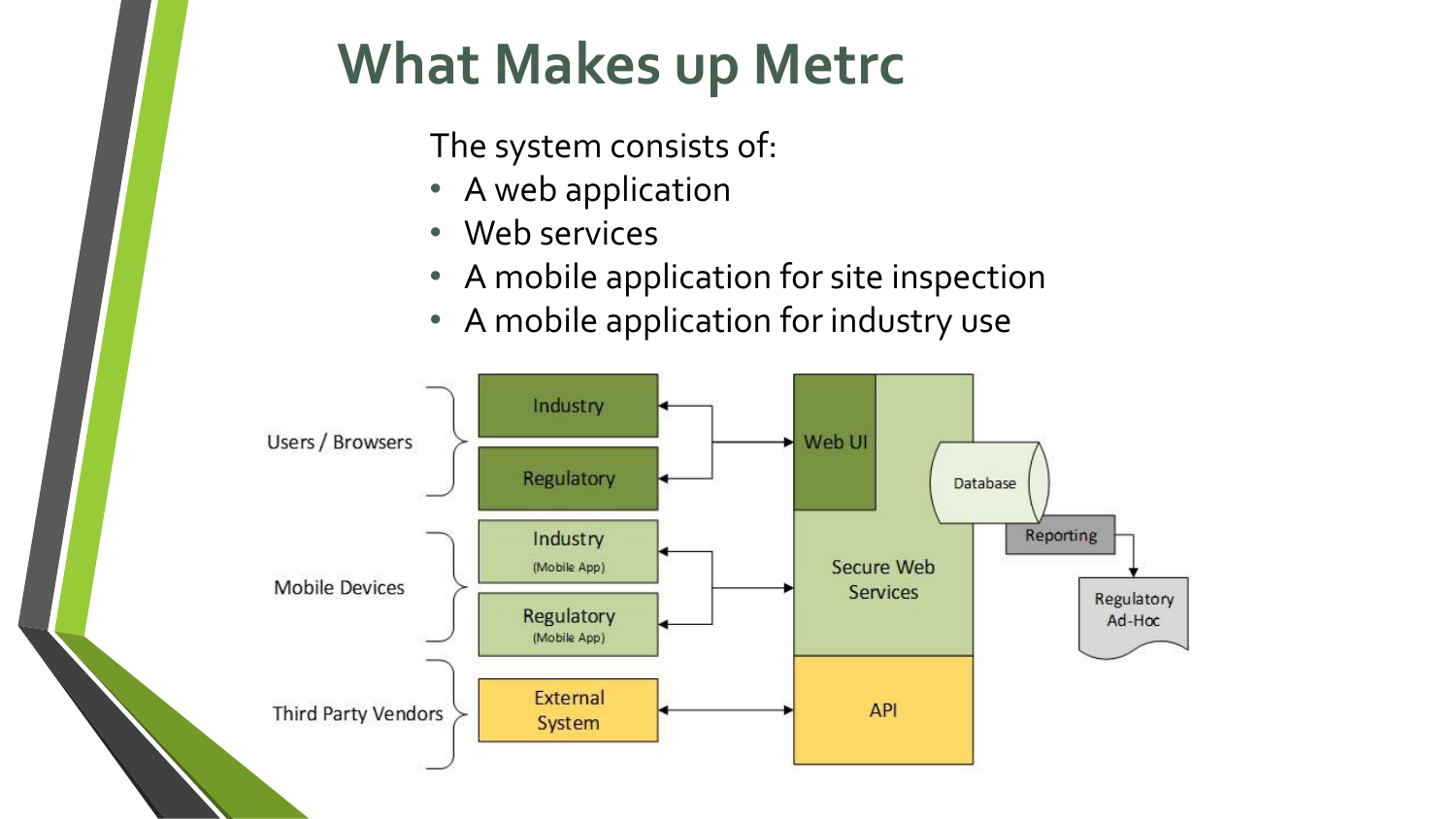## **Integration Overview**

- Metrc provides a RESTful web service API. The API will support RESTful architectural constraints to ensure simplicity, reliability, communications visibility, portability, and modifiability.
- The API supports standard HTTP methods of get, put, post, and delete.
- The API provides notification to external system(s) of data transfer failures.
- Further details on the information covered will be available at :

## **https://api-oh.metrc.com/documentation**

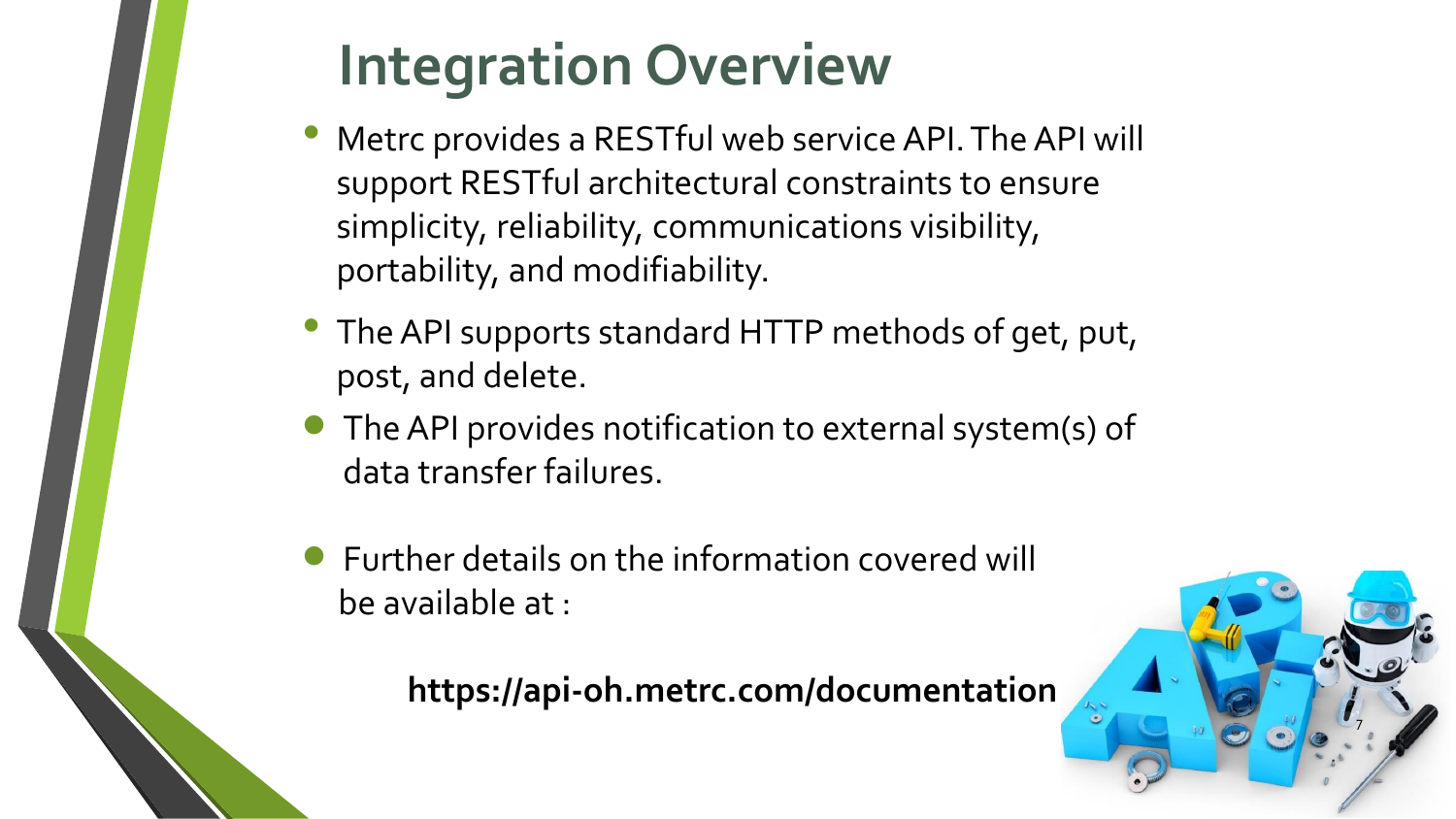## **Authentication Process**

- The Web API requires two pieces of information to authenticate each request - the software vendor's API key and the user's API key
- Both authenticating API keys must be sent through the *Authorization* HTTP header using the basic access authentication method.
- Authorizations and permissions are solely dependent on the validated user's permissions.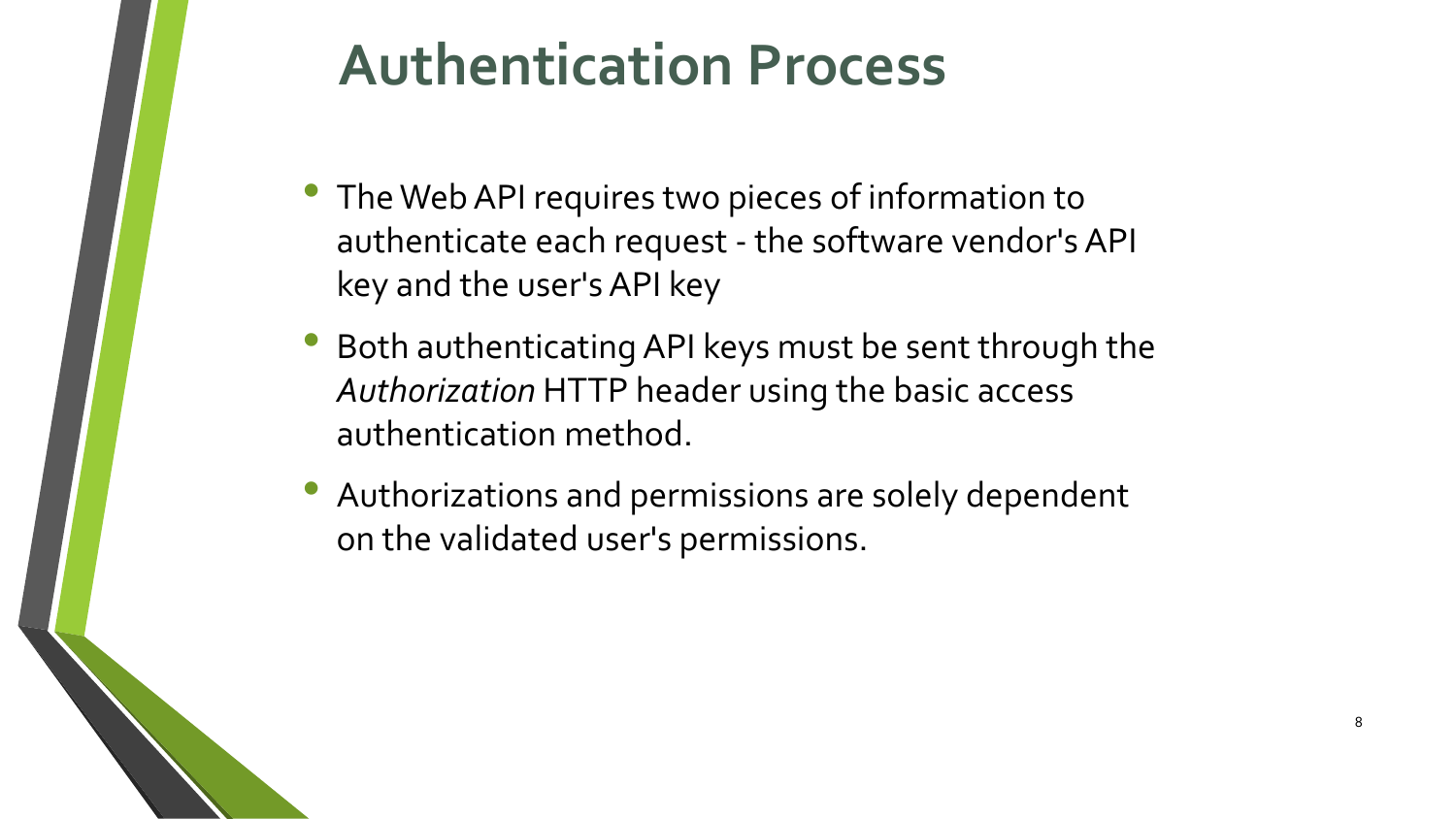## **Server Responses**

- There are currently seven different responses that can occur when using the API:
	- 200 OK Server processed the request successfully
	- 400 Bad Request –An error occurred while executing request
	- 401 Unauthorized Invalid or no authentication provided
	- 403 Forbidden –The authenticated user doesn't have access to the requested resource
	- 404 Not Found -The requested resource could not be found
	- 429 Too Many Requests the limit of API calls allowed has been exceeded. Please pace the usage rate of the API more apart.
	- 500 Internal Server Error An error has occurred while executing your request.

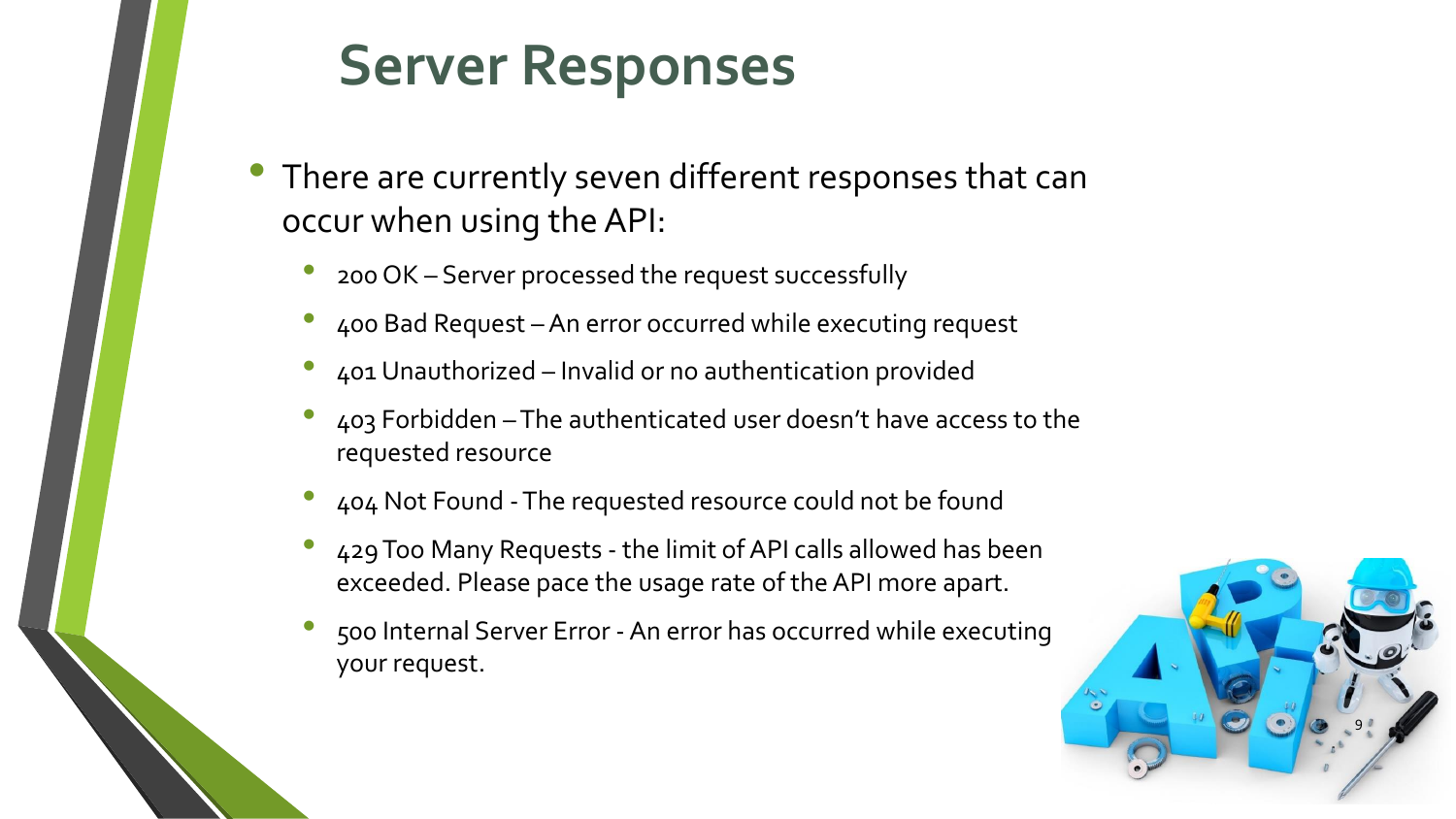## **Permissions in Metrc**

- Metrc is designed to be a permission based system dependent on the configured facility type.
- Integrators will also have a permission based API Key dependent on the access they would like for their system.
- Permissions available for Integrators:
	- Admin (Rooms, Items, Strains)
	- Plant Batches
	- Plants
	- Harvests
	- **Packages**
	- Sales
	- Labs  $10$

|           | Cultivator<br>1/11<br><b>MMCPC</b> | Processor<br><b>MMCPP</b> | <b>Dispensary</b><br><b>MMCPD</b> | Lab<br><b>MMCPL</b> |
|-----------|------------------------------------|---------------------------|-----------------------------------|---------------------|
|           |                                    |                           |                                   |                     |
| Plants    |                                    |                           |                                   |                     |
| Packages  |                                    |                           | ν                                 |                     |
| Transfers |                                    |                           |                                   |                     |
| Reports   |                                    |                           |                                   |                     |
| Sales     |                                    |                           |                                   |                     |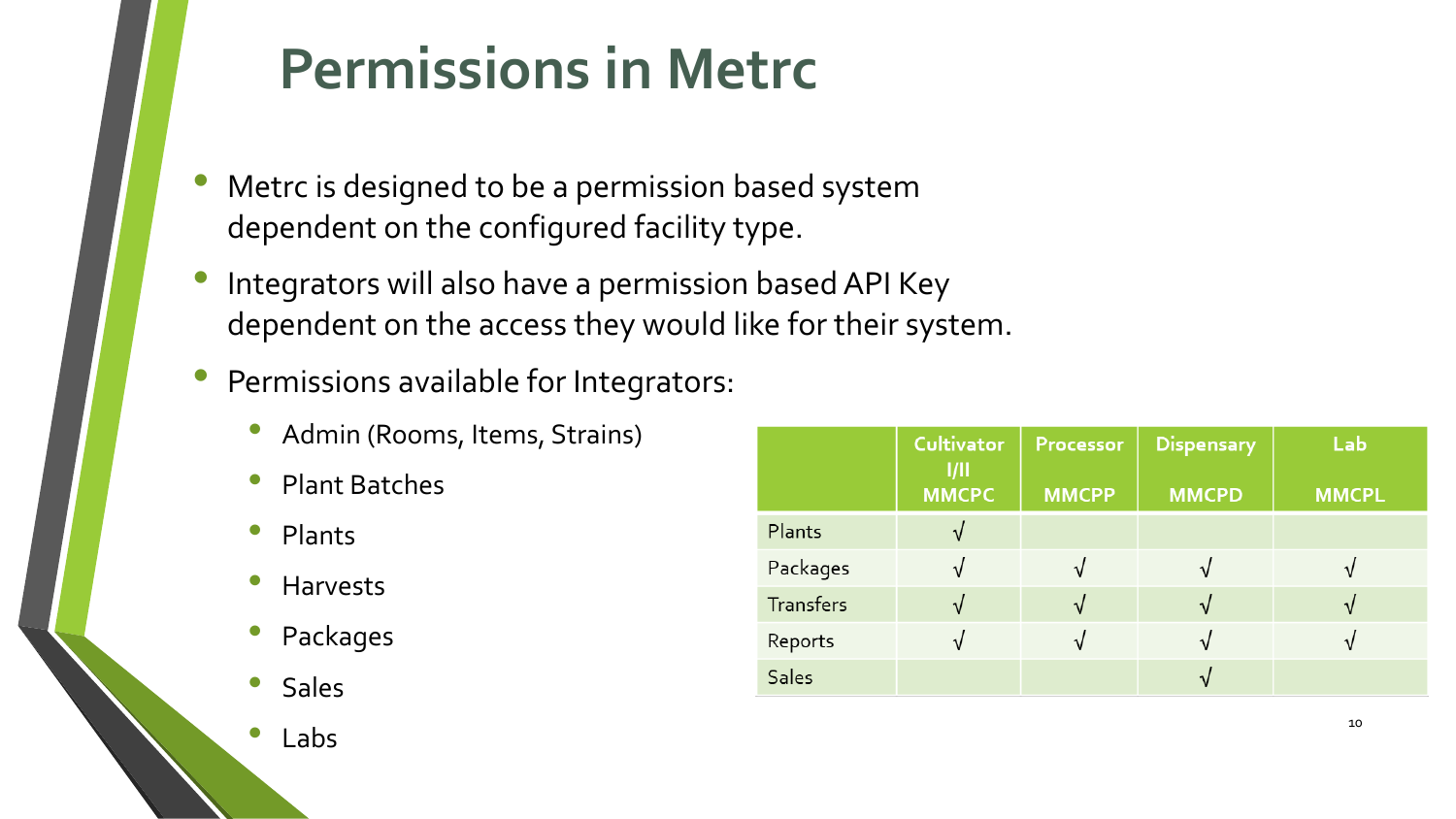## **POS Specific Requirements**

- There will be two interface requirements for the State of Ohio's Point of Sale (POS) systems, these interfaces ensure both the sale and allowable dispensation amounts of the Medical Marijuana are appropriately captured
- Metrc will be responsible to provide the POS systems all "Product Identifiers" associated with a final product being sold to a patient
- Product ID's will be found within one of the "Packages" endpoint of the system.

| <b>POS-Metrc Interfaces</b> |                                                                         |                                                                  |                                            |  |  |  |  |
|-----------------------------|-------------------------------------------------------------------------|------------------------------------------------------------------|--------------------------------------------|--|--|--|--|
| <b>Interface Name</b>       | Interface Purpose                                                       | Data Transfer Method,<br>Frequency                               | <b>Requirements Specification</b>          |  |  |  |  |
| <b>Product Identifier</b>   | Product ID's created<br>in Metrc are<br>provided to POS                 | <b>GET API</b><br>GET/packages/v1/active<br>Frequency: Real-time | https://api-<br>oh.metrc.com/documentation |  |  |  |  |
| <b>Dispensary Sales</b>     | Dispensary package<br>sales recorded in<br>POS are provided to<br>Metrc | POST API<br>POST/sales/v1/receipts<br>Frequency: Real-time       | https://api-<br>oh.metrc.com/documentation |  |  |  |  |

11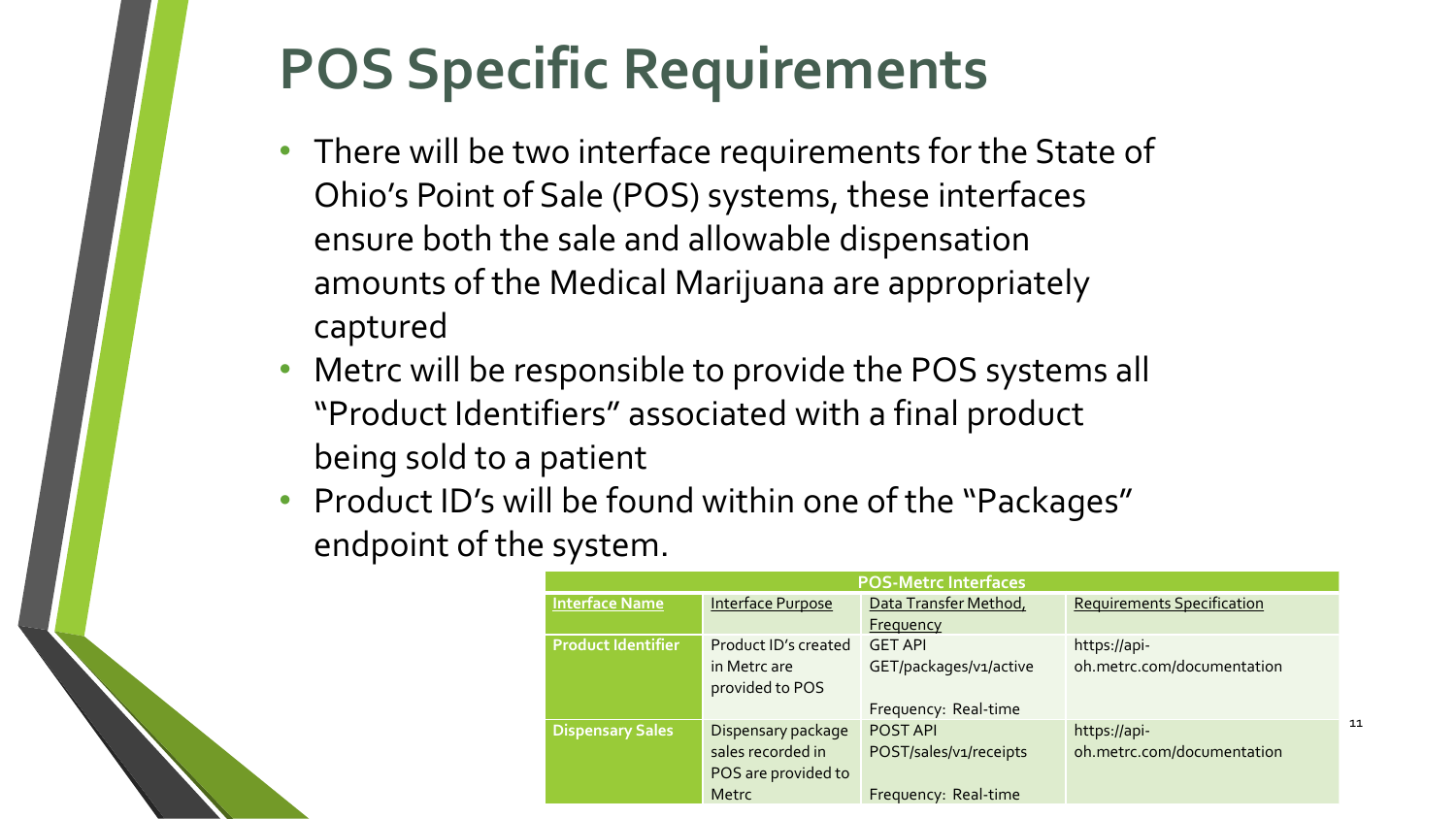## **Steps for API Key**

- 1. Request API developers documents and complete the [information requested and email to api](mailto:api-info@metrc.com)info@metrc.com.
- 2. Attend a Metrc training class and complete the test.
- 3. Download, sign and return the Confidentiality and API Use Agreement to the Ohio Department of Commerce and the Ohio Board of Pharmacy. This can be found on metrc.com/ohio
- 4. Request API sandbox access. When you request access to the sandbox you must specify which areas of Metrc to which you will need access.
- 5. Complete Capability Assessment in the sandbox.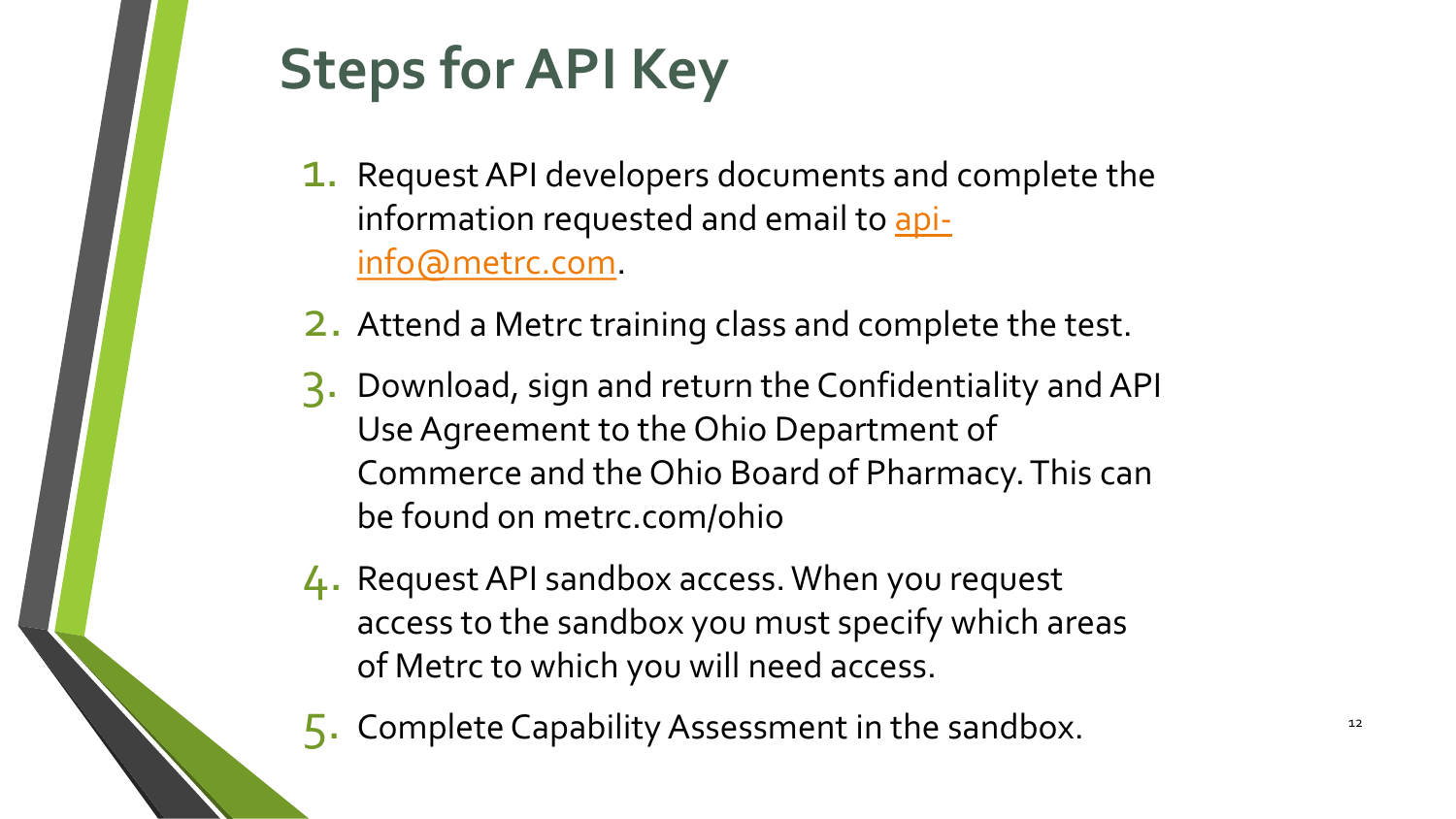

### **Contact Information**

**Support Desk** 877-556-6506 Api-info@metrc.com

### www.metrc.com/ohio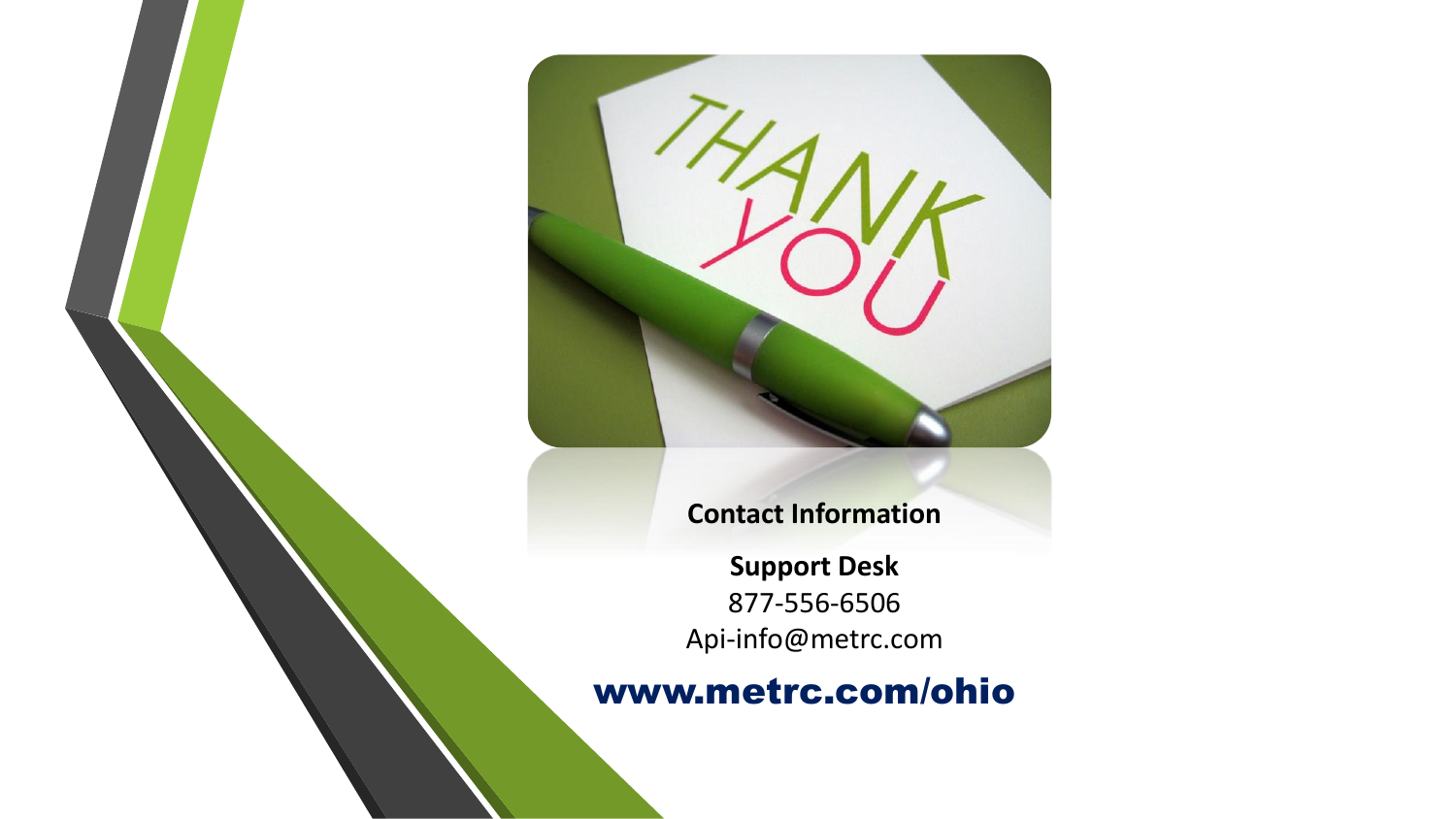

### **Introduction to Appriss Health**

**Overview** 

#### **Appriss Health Overview**

Appriss Health is the software vendor for Ohio's Prescription Monitoring Program, also referred to as OARRS.

Appriss Health has developed the Medical Marijuana Registry to assist the Ohio Board of Pharmacy with tracking patient and caregiver registration information, as well as medical marijuana dispensation data.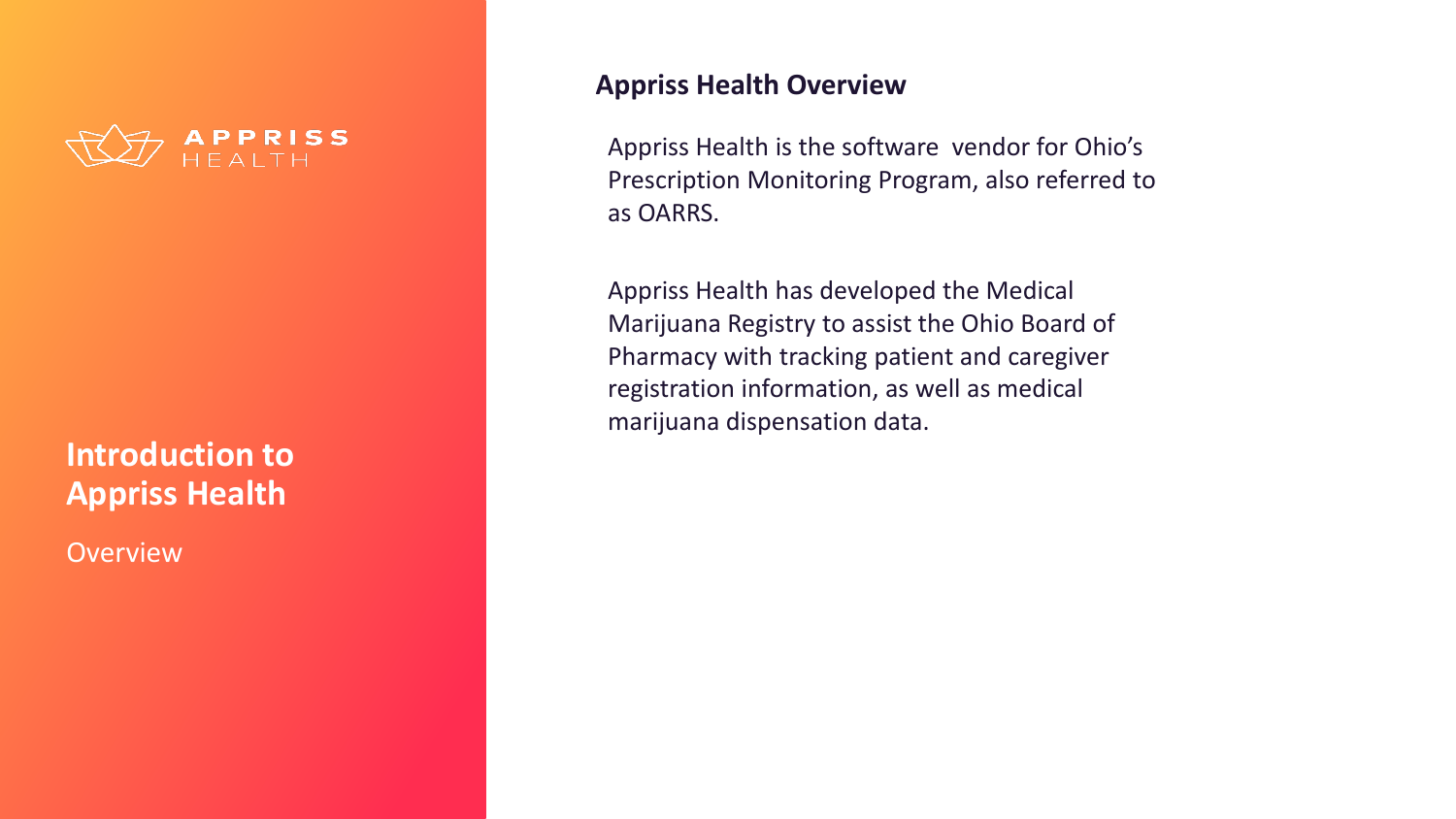

Defined

#### **Medical Marijuana Registry Overview**

The registry allows the Ohio Board of Pharmacy, Medical Marijuana Control Program to:

- Give access to physicians with a Certificate to Recommend to write recommendations for patients to receive medical marijuana
- Allow physicians and their delegates to register patients (and their caregivers) to receive medical marijuana recommendations and cards
- Register Medical Marijuana dispensary Employees with OARRS / Patient Registry
- Oversee the submission of Medical Marijuana dispensation data to OARRS / Patient Registry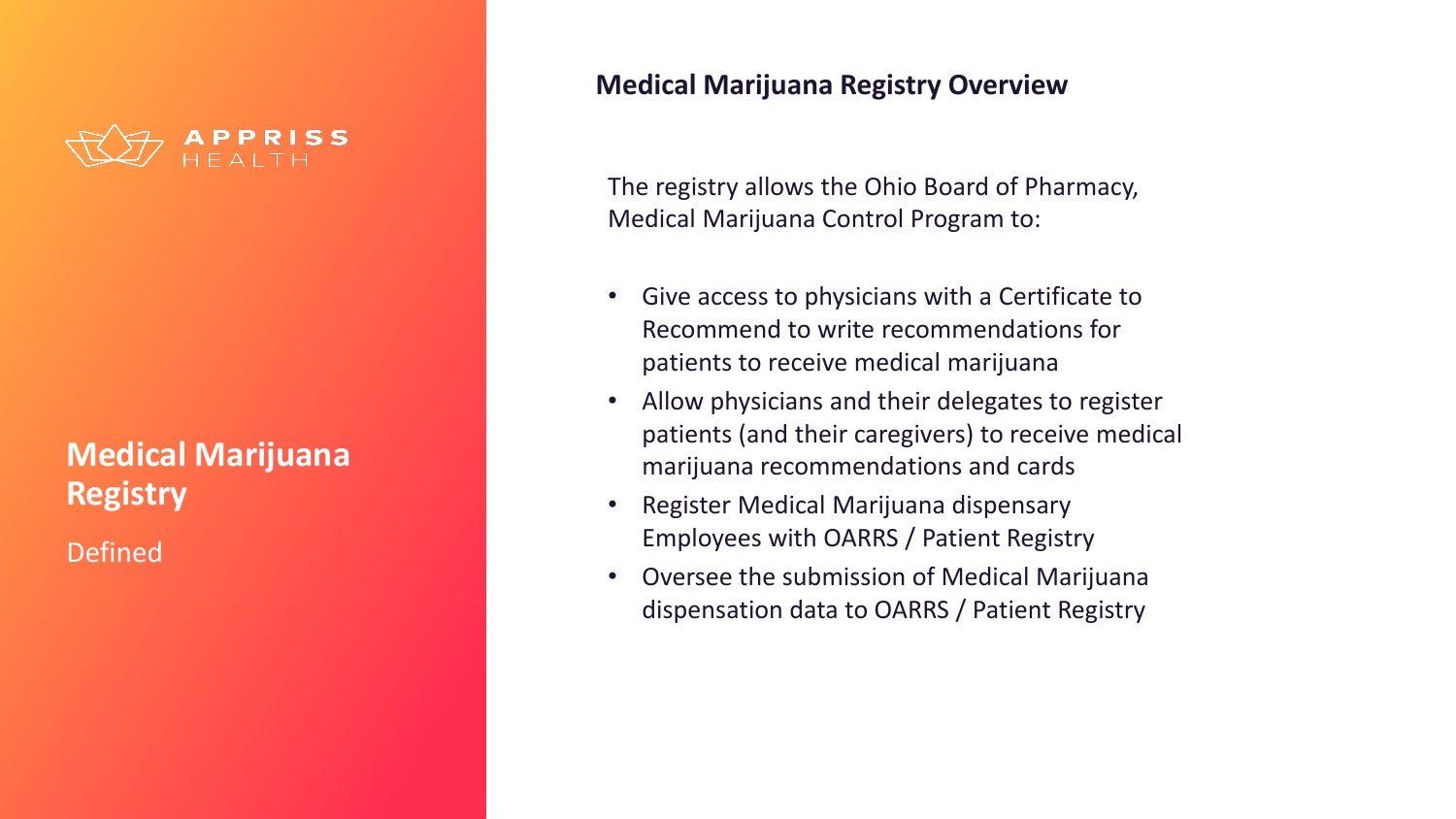

Submitting Data to OARRS / Patient Registry

#### **Introduction to POS-PMP Clearinghouse Interface**

The Board of Pharmacy manages the collection of data for all controlled substance drugs that are required to be reported to Ohio's Prescription Monitoring Program, referred to as the Ohio Automated Rx Reporting System (OARRS).

Medical Marijuana dispensation data will now also be included in OARRS.

Medical marijuana dispensaries are required to report medical marijuana dispensations to the OARRS via PMP Clearinghouse, operated by Appriss Health.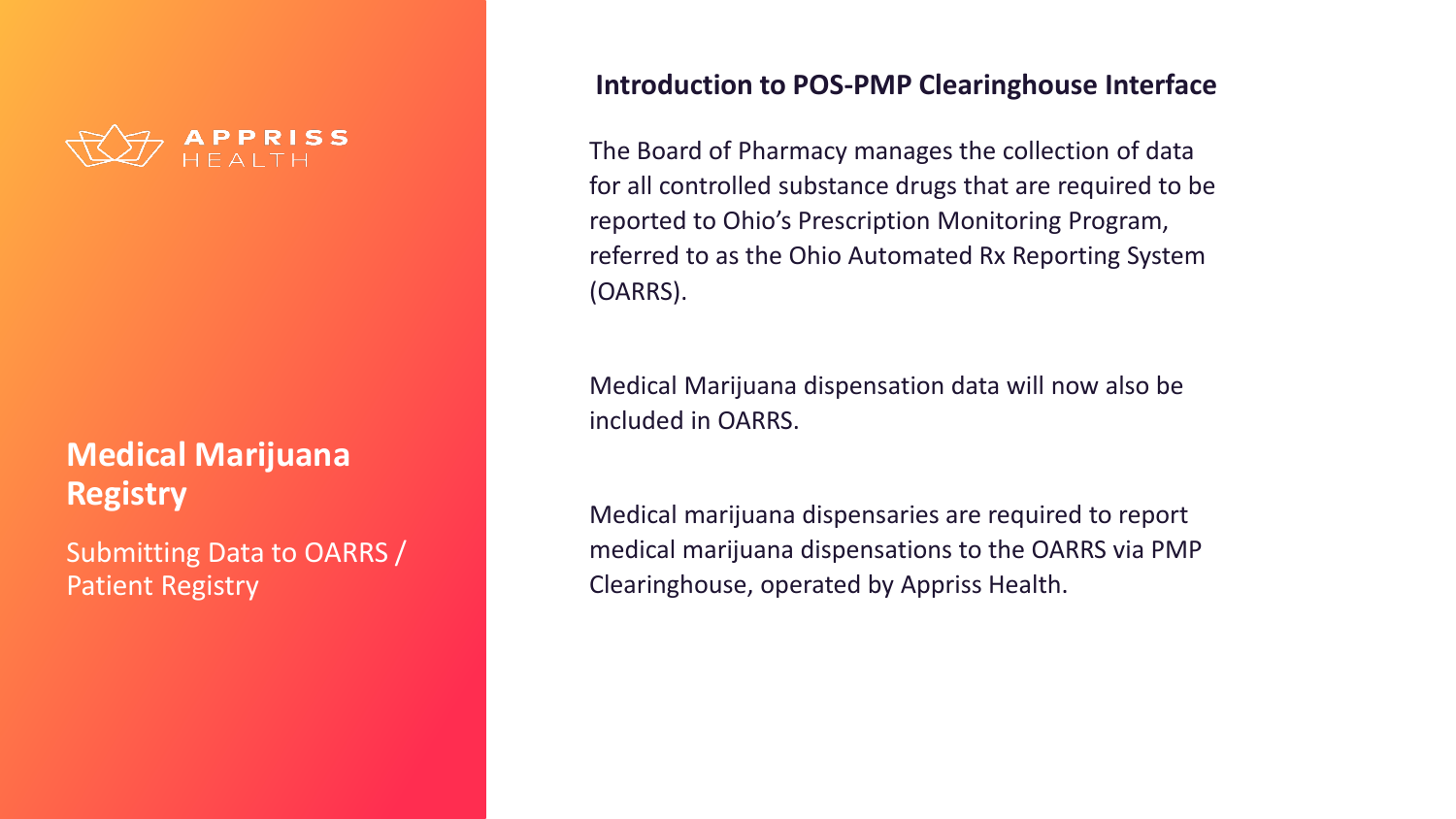

Submitting Data to OARRS / Patient Registry

#### **Introduction to POS-PMP Clearinghouse Interface**

Dispensaries with a provisional license must obtain POS software that is capable of reporting to the PMP Clearinghouse in near real-time using the American Society for Automation in Pharmacy (ASAP) 4.2 format.

To meet this requirement, the POS vendor must join ASAP. A compliant POS system must be obtained before a Certificate of Operation is issued.

Upon receiving a Certificate of Operation, dispensaries are required to transmit their data in ASAP format to PMP Clearinghouse.

PMP Clearinghouse cleanses and validates the data, then transfers the data to OARRS.

Refer to the Board of Pharmacy Dispensary Data Submission Guide for data submission details. The Dispensary Data Submission Guide is available at <https://medicalmarijuana.ohio.gov/dispensaries>.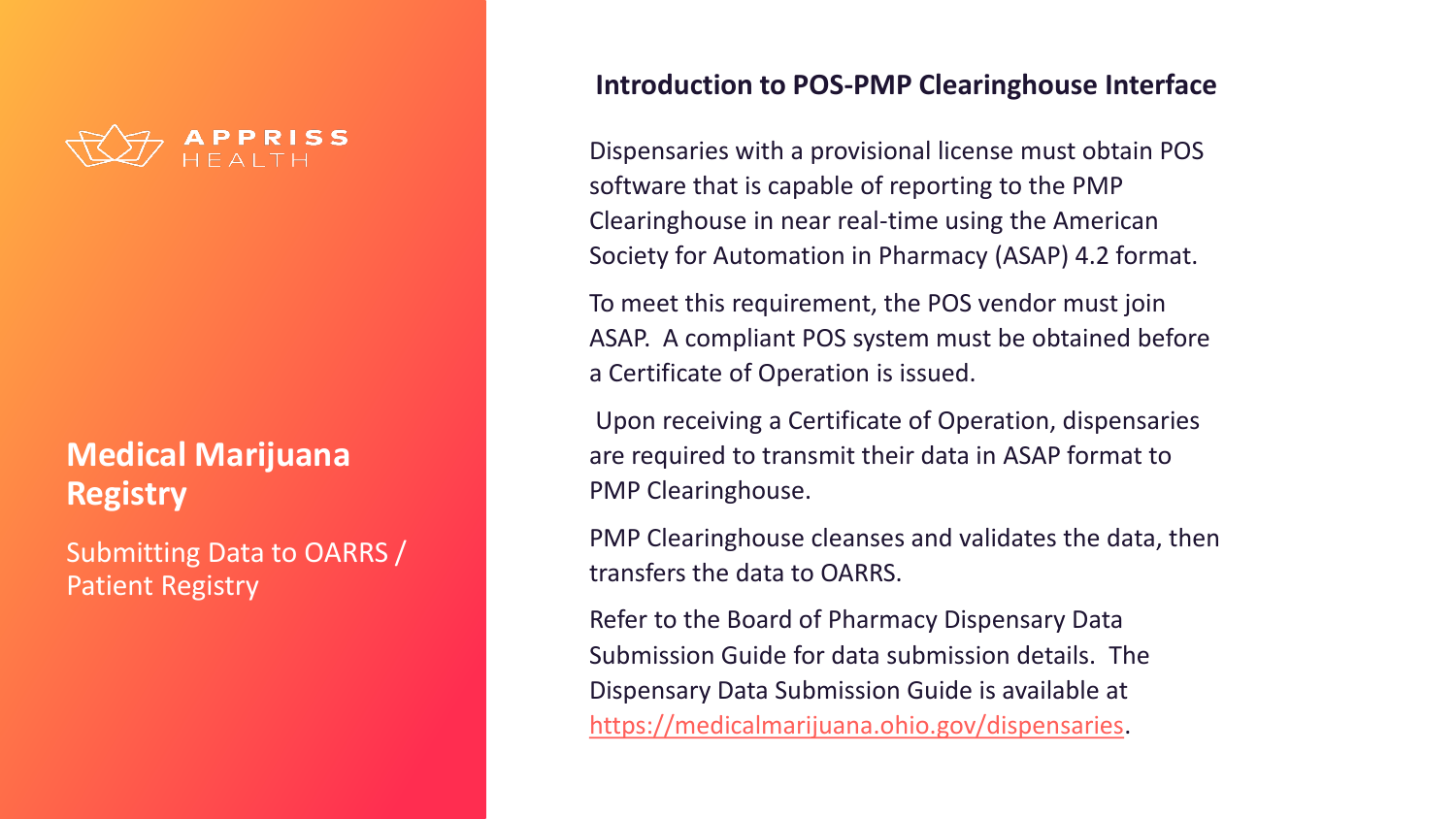

Submitting Data to OARRS / Patient Registry

#### **Submitting Data to OARRS / Patient Registry**

#### Figure 1. Dispensary Point-of-Sale system interfaces

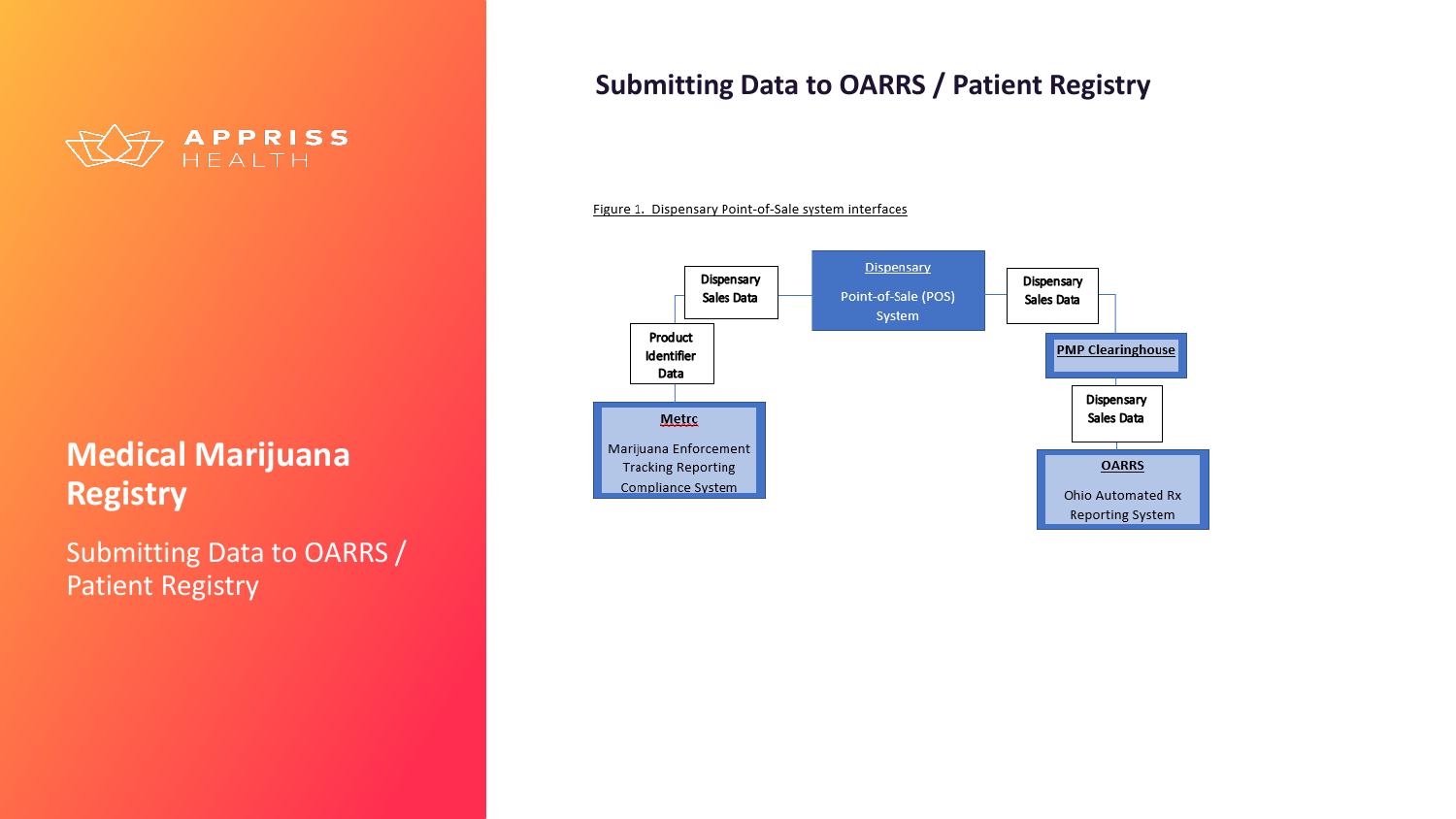

Submitting Data to OARRS / Patient Registry

#### **Submitting Data to OARRS / Patient Registry**

Prior to submitting data to PMP Clearinghouse, you must create an account.

To request a data submitter account for the Medical Marijuana Patient Registry, the user must go to [https://pmpclearinghouse.net](https://pmpclearinghouse.net/) and click the Create Account link in the center of the screen or go directly to [https://pmpclearinghouse.net/registrations/new.](https://pmpclearinghouse.net/registrations/new)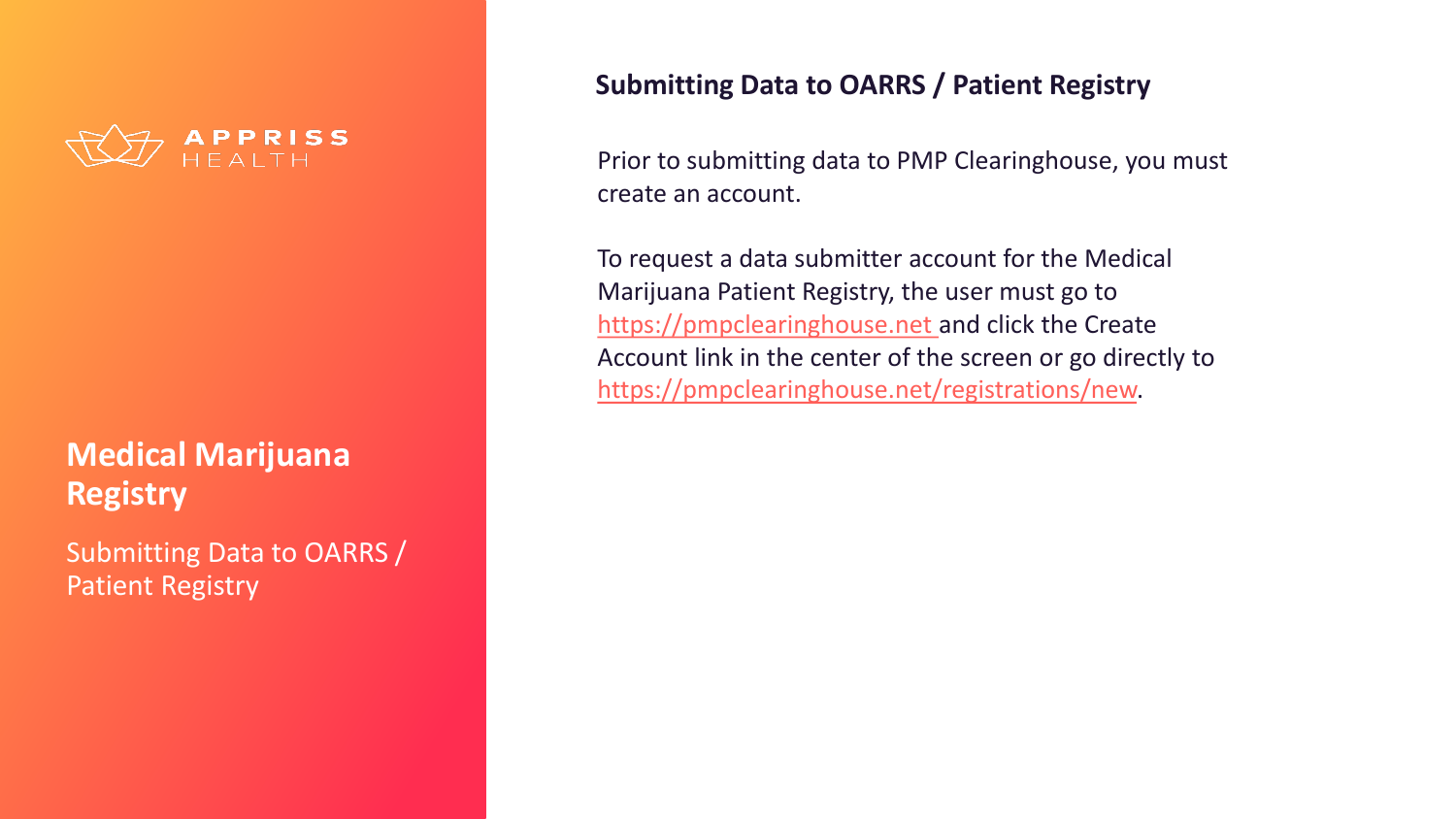

Submitting Data to OARRS / Patient Registry

#### **Submitting Data to OARRS / Patient Registry**

There are different options available to a user to submit reportable medical marijuana reporting data file(s) to PMP Clearinghouse. Users have the options of:

- using a sFTP account;
- submitting a zero report.

Files should be in ASAP 4.2 format.

Files for upload should be named in a unique fashion, with a prefix constructed from the date (YYYYMMDD) and a suffix of ".dat". An example file name would be "20110415.dat".

All of your upload files will be kept separate from the files of others.

Reports for multiple dispensaries can be in the same upload file in any order.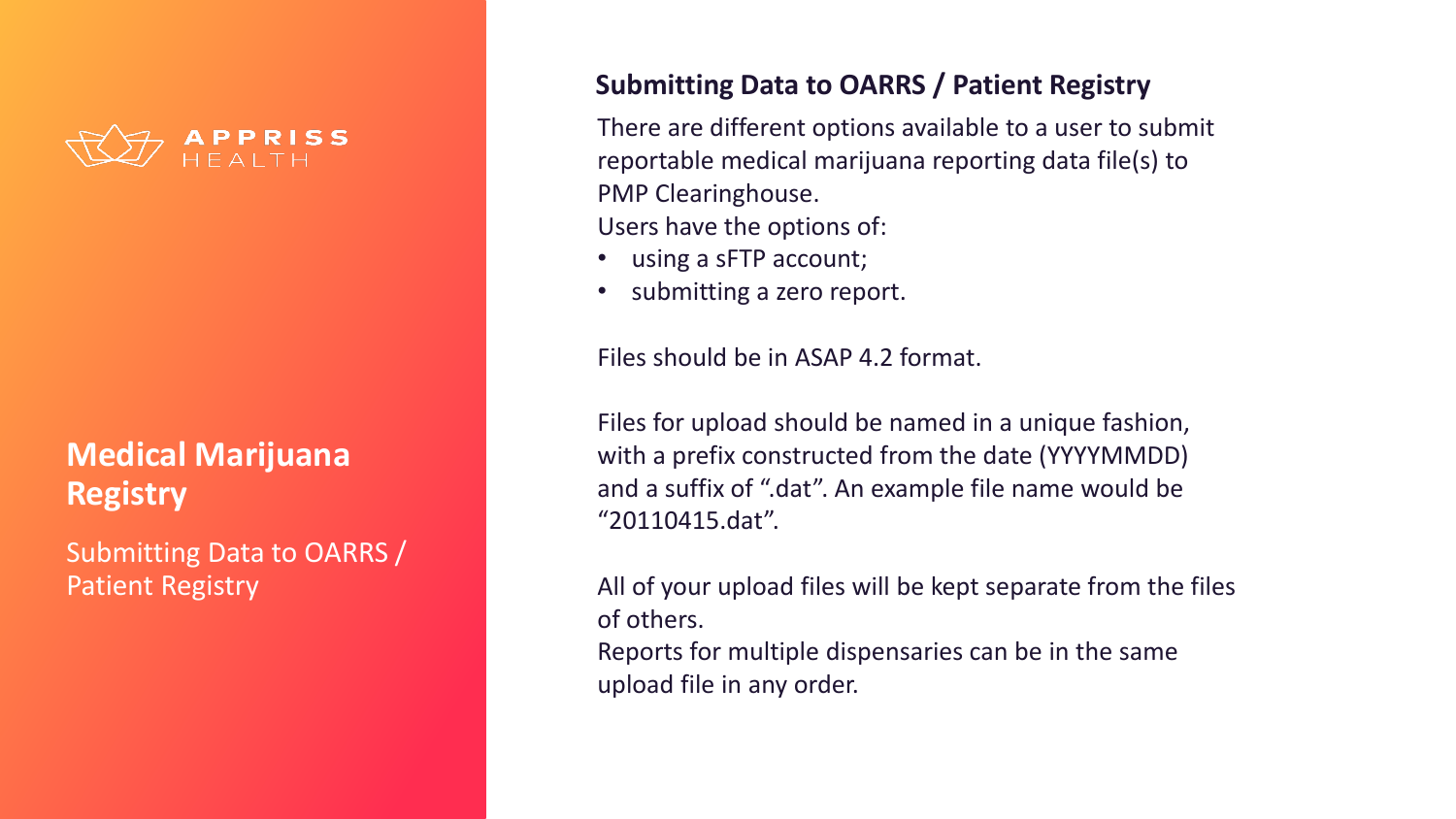

Submitting Data to OARRS / Patient Registry

#### **sFTP Data Submission**

Secure FTP (sFTP) access is available for users who prefer an encrypted transfer method.

If the user would like to submit data via sFTP, sFTP access can be granted during account registration.

Check the "Enable sFTP Access" box as seen below. The sFTP username is automatically Generated using the first 5 characters of the employer name + the employer phone number + @prodpmpsftp.

| Enable SFTP Access ■       |                            |
|----------------------------|----------------------------|
| <b>SFTP Username</b>       | test5555555556@prodpmpsftp |
| <b>SFTP Password</b>       |                            |
| SFTP Password Confirmation |                            |
|                            |                            |

capital letter, 1 lowercase letter, and 1 special character

#### The URL to connect via sFTP is sftp://sftp.pmpclearinghouse.net

Once the OARRS Administrator has approved the request, the user will receive a welcome email and can begin submitting data to the Medical Marijuana Registry. Zero Reports can also be submitted via sFTP using the ASAP Standard for Zero Reports.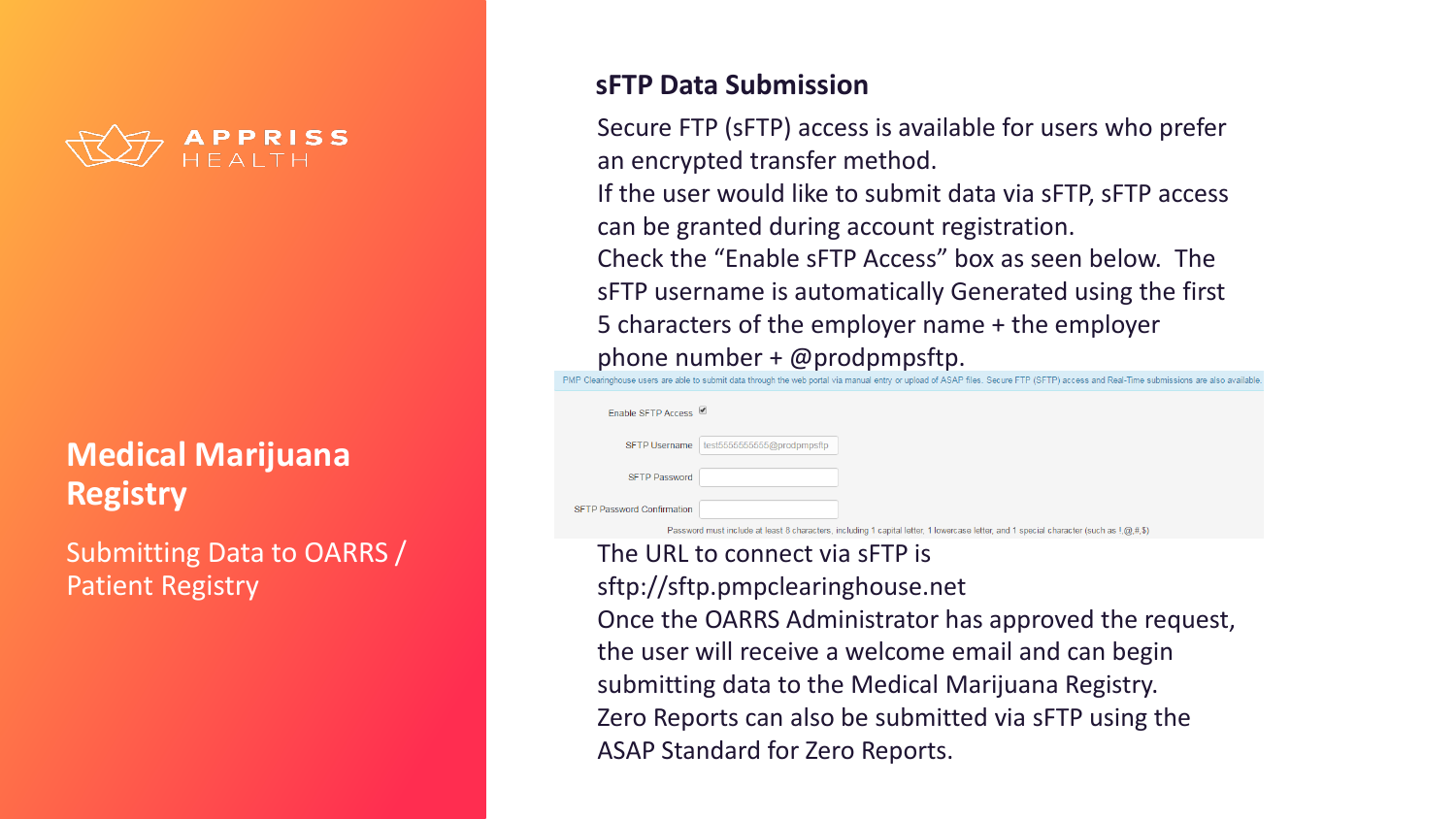

Dispenser process

#### **Medical Marijuana Dispensation**

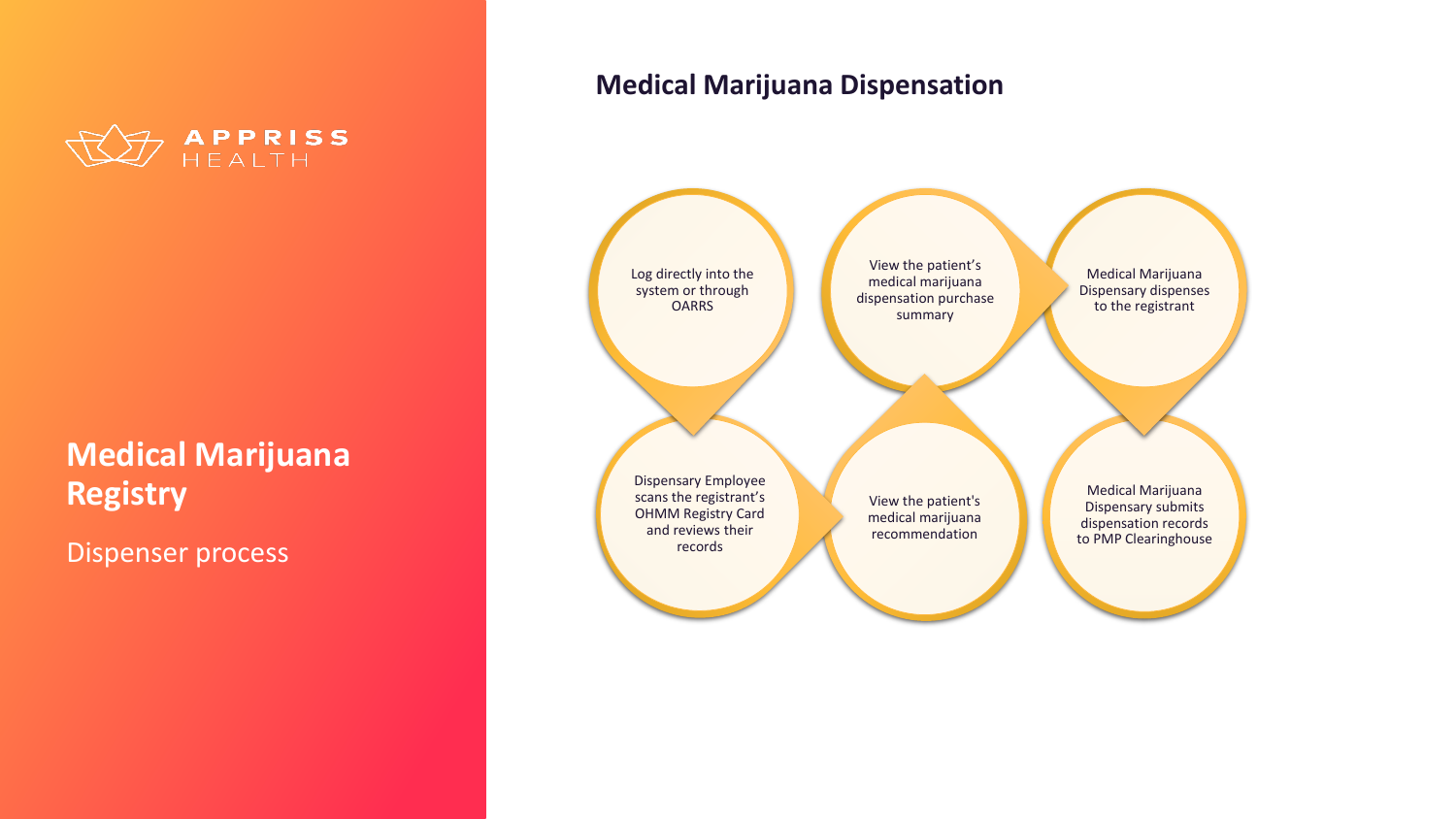

Q & A

A Help page is available in the Menu on the OHMM Registry for all users. Help contains Frequently Asked Questions and Answers relative to a user's role. It is expected this page will be added to based on common questions received.

| <b>OHMM REGISTRY</b>                                     | Registry                                                                                                         | Pending | <b>User Accounts</b> | <b>Hospice Facilities</b> | Reports $\sim$ | <b>Help</b> |  |
|----------------------------------------------------------|------------------------------------------------------------------------------------------------------------------|---------|----------------------|---------------------------|----------------|-------------|--|
| General questions                                        |                                                                                                                  |         |                      |                           |                |             |  |
|                                                          | How do I get an administrator account?                                                                           |         |                      |                           |                |             |  |
|                                                          | Use the same credentials from OHIO Aware. If you do not have an account in OHIO Aware, talk to Board of Pharmacy |         |                      |                           |                |             |  |
| How to find if a patient already exists in the registry? |                                                                                                                  |         |                      |                           |                |             |  |
| How to create a recommendation?                          |                                                                                                                  |         |                      |                           |                |             |  |
|                                                          |                                                                                                                  |         |                      |                           |                |             |  |

#### Questions?